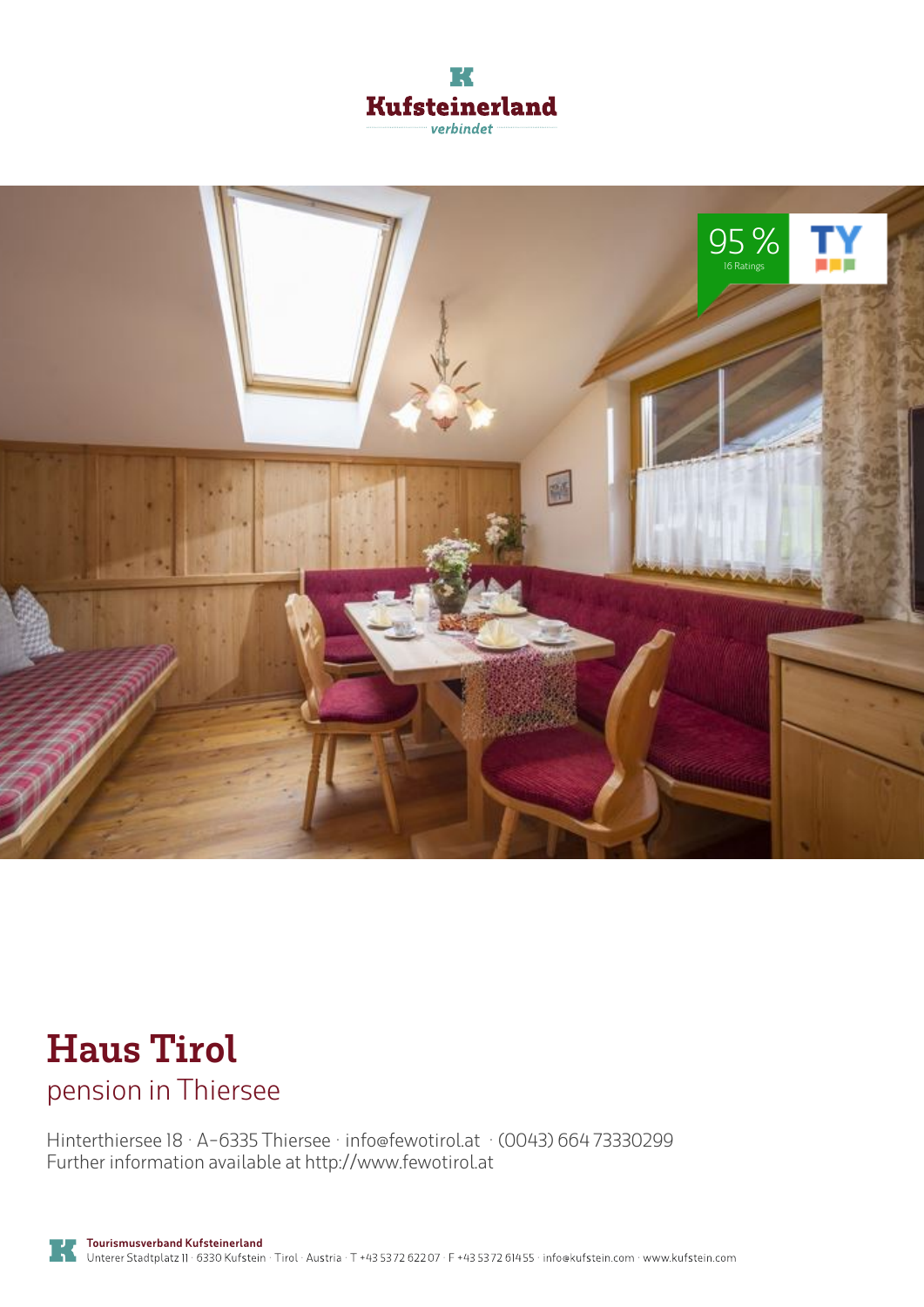

# **Haus Tirol** pension in Thiersee

A heardly welcome to the Mairhofer family in Hinterthiersee! Enjoy the atmosphere in <sup>a</sup> comfortable furnished holiday-appartement. Sun, snow and nature turn your holiday time into the most beautiful season. Comfort and well-being of our guests is our biggest concern. Our house is situated besides the lift anda illuminated toboggan run (ski-school, ski-rental). Ideal starting-point for walking and biking. Holiday-appartement with hotel-pleasures. You stay in <sup>a</sup> comfortable holiday-appartement and...





### Facilities

right on the bike path · right at the ski-bus/ hiking-bus/ bus stop · central location · quiet location · mountain location · lake distance (m): 4000 · on the hiking path · relaxation room · massage on request · special massages · wellness area · aromatic steam sauna · tanning booth · indoor swimming pool · sauna · massage · aerobics room · steambath · yoga · beauty parlour · body treatment · beauty treatment · Ayurveda